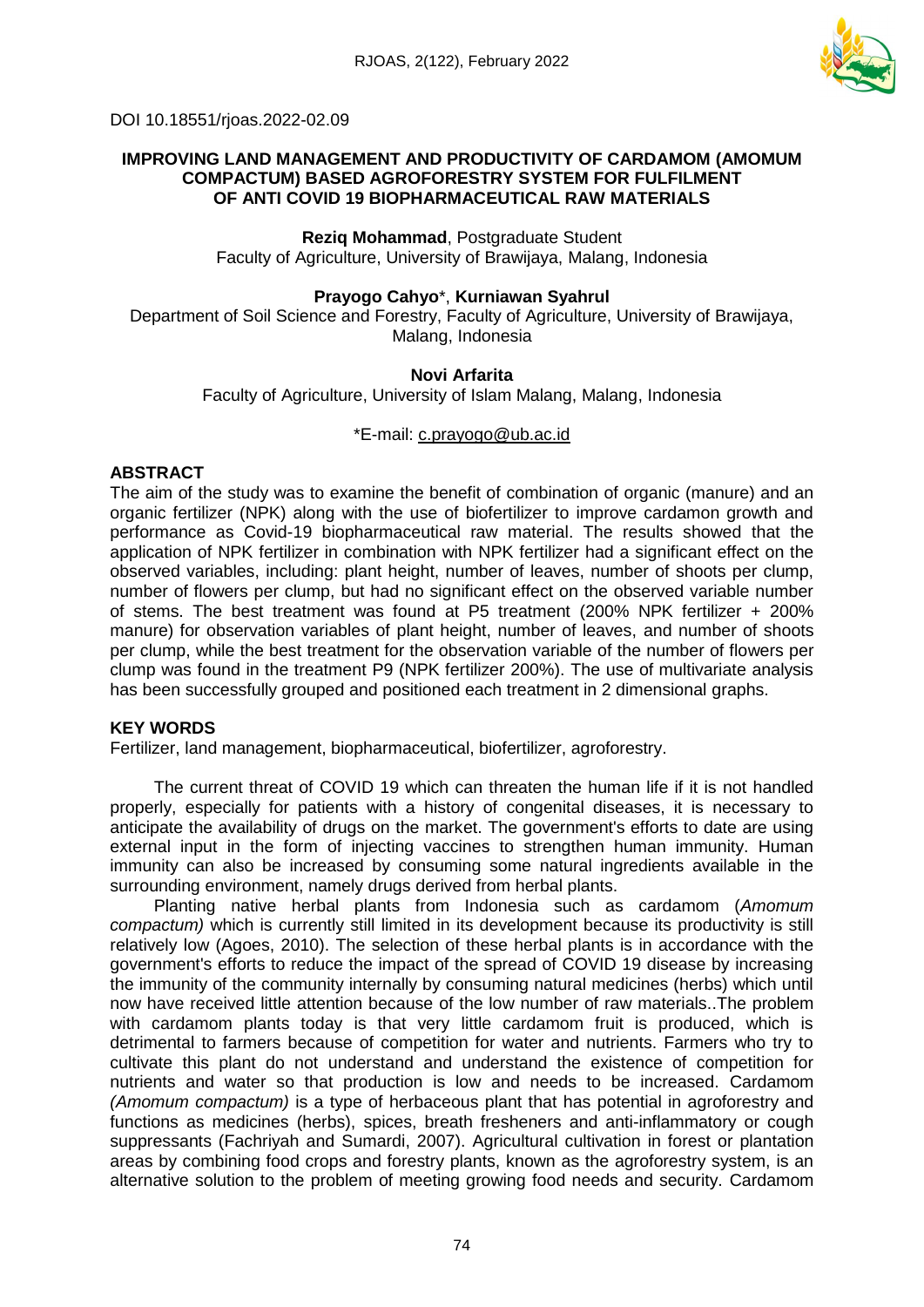

cultivation with agroforestry systems has not been widely carried out; research on the effect of shade tree canopy levels and specific land management systems for cardamom cultivation is still very minimal. The yield of cardamom due to different levels of shade in agroforestry systems is not widely known and this condition is due to competition for water and nutrients with previously planted pine trees that already have a fairly large diameter (30 cm) and an intensive root system and provide shade up to 70%.

UB forest is a KHDTK for education and research which is under the management of Universitas Brawijaya where the role of UB Forest in protecting the environment (water, biodiversity and carbon stock) is very large which is beneficial for the surrounding community and the people who live downstream, namely Malang City. Currently, the land in UB Forest is still tightly covered by stands of wood producing building materials such as pine *(Pinus mercusii)* and mahogany *(Swietania mahogany)* which are useful for maintaining soil and water conservation. Forest management is carried out with the community according to the Community Forest scheme. The community planted intercropping plants under stands, including coffee trees, porang, ginger and other medicinal plants as well as a variety of vegetables that have not been implemented optimally. When viewed from the composition of the constituent plants and the level of plant density, the land use system in UB Forest is included in the category of simple agroforestry which consists of 2-3 types of plants. The main problem faced in UB Forest is the low availability of water and high level of shade. Outside the UB-forest area, the common land use systems are vegetable cultivation grown in monoculture, citrus cultivation, and chicken farming activities. Increased human activities both through agriculture and ecotourism on the lower slopes can be a threat to UB Forest's conservation efforts for soil, water and biodiversity conservation. It is necessary to diversify the selection of the right plants that can be cultivated under stress other than coffee. The land use system in UB Forest is included in the category of simple agroforestry which consists of 2-3 types of plants. The main problem faced in UB Forest is the low availability of water and high level of shade. Outside the UB-forest area, the common land use systems are vegetable cultivation grown in monoculture, citrus cultivation, and chicken farming activities. Increased human activities both through agriculture and ecotourism on the lower slopes can be a threat to UB Forest's conservation efforts for soil, water and biodiversity conservation. It is necessary to diversify the selection of the right plants that can be cultivated under stress other than coffee. The land use system in UB Forest is included in the category of simple agroforestry which consists of 2-3 types of plants. The main problem faced in UB Forest is the low availability of water and high level of shade. Outside the UBforest area, the common land use systems are vegetable cultivation grown in monoculture, citrus cultivation, and chicken farming activities. Increased human activities both through agriculture and ecotourism on the lower slopes can be a threat to UB Forest's conservation efforts for soil, water and biodiversity conservation. It is necessary to diversify the selection of the right plants that can be cultivated under stress other than coffee. The main problem faced in UB Forest is the low availability of water and high level of shade. Outside the UB-forest area, the common land use systems are vegetable cultivation grown in monoculture, citrus cultivation, and chicken farming activities. Increased human activities both through agriculture and ecotourism on the lower slopes can be a threat to UB Forest's conservation efforts for soil, water and biodiversity conservation. It is necessary to diversify the selection of the right plants that can be cultivated under stress other than coffee. The main problem faced in UB Forest is the low availability of water and high level of shade. Outside the UB-forest area, the common land use systems are vegetable cultivation grown in monoculture, citrus cultivation, and chicken farming activities. Increased human activities both through agriculture and ecotourism on the lower slopes can be a threat to UB Forest's conservation efforts for soil, water and biodiversity conservation. It is necessary to diversify the selection of the right plants that can be cultivated under stress other than coffee. Increased human activities both through agriculture and ecotourism on the lower slopes can be a threat to UB Forest's conservation efforts for soil, water and biodiversity conservation. It is necessary to diversify the selection of the right plants that can be cultivated under stress other than coffee. Increased human activities both through agriculture and ecotourism on the lower slopes can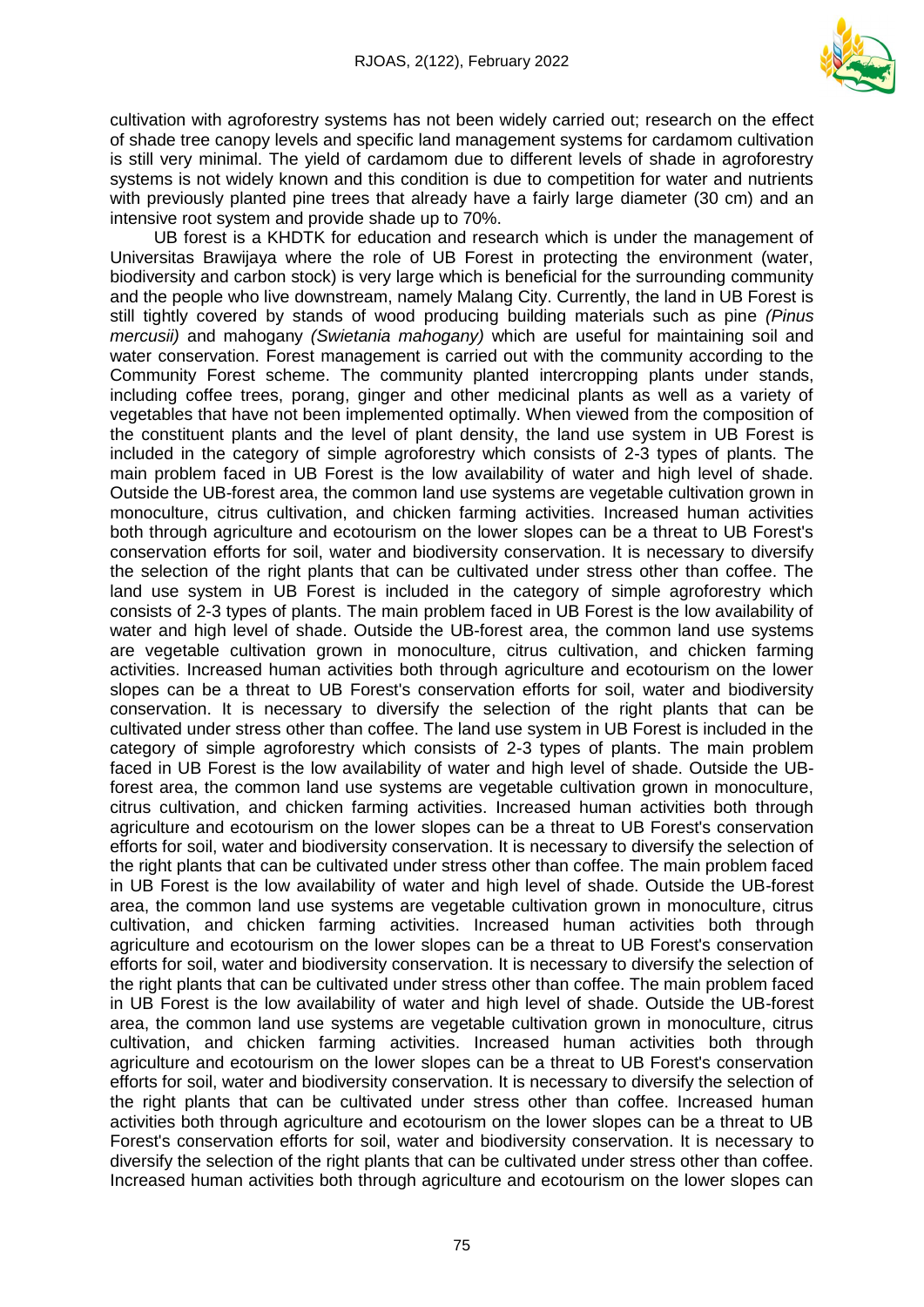

be a threat to UB Forest's conservation efforts for soil, water and biodiversity conservation. It is necessary to diversify the selection of the right plants that can be cultivated under stress other than coffee. However, some types of plants such as types of herbal plants such as ginger, turmeric, and cardamom that will be able to overcome the limitations of light/energy intensity because it only requires low intensity to grow and develop and can survive with conditions of lack of water and nutrients.

The increase in cardamom production in UB forest is very necessary during the COVID-19 pandemic because of the shortage of raw material supply in the market so that the price continues to rise. The market price of this commodity reaches Rp. 300,000 per kilo. This good price in the market opens up opportunities for smallholders in UB forest, who at the time of the COVID-19 pandemic needed product diversification other than the coffee commodity that is now grown. Cardamom plants do not require too intensive care, but the adequacy of nutrients in the agroforestry system is very necessary. In one plot with a size of 100  $\mathrm{m}^2$ , cardamom plant production can reach 10 kg of dry seed weight, so farmers get a profit of Rp. 3,000,000 which is enough to help the farmer's economy during this COVID 19. Some farmers do not understand how to properly cultivate and fertilize cardamom plants, so that in one area of land their production is still below average. On the other hand, during the COVID-19 pandemic, an adequate supply of biopharmaceutical raw materials is needed as an alternative to herbal medicine raw materials that can be used in addition to manufactured drugs whose prices are also very high in the market. The chemical content of this cardamom plant has not been widely exposed to the general public as an anti-inflammatory, inflammation reliever and other benefits that are in accordance with the symptoms caused by the COVID 19 virus. Currently, manufactured drugs such as Oseltamivir are sold at a price of Rp. 250,000 per tablet. This drug from the manufacturer Oseltamivir comes from a chemical synthesis so its long-term use is not recommended.

It is hoped that with this research related to the provision of sufficient raw materials for COVID-19 Biopharmaceuticals, an optimal increase in cardamom plant production can be achieved without disturbing the growth of existing shade plants. In addition, this study can provide information on how much shade level is suitable for cardamom due to differences in the level of use of nitrogen and phosphorus fertilizers with a combination of biological fertilizers (biofertilizer). Therefore, there is a need for an in-depth study of the effect of the level of shade, fertilization (NPK) and the use of biological fertilizers on the productivity of cardamom plants as intercrops under shade plants in agroforestry systems.

# **METHODS OF RESEARCH**

The research activity will be carried out in June 2021 and is expected to be completed in July 2022. The implementation begins with pre-research activities to determine the location, create plots, and collect initial research data. The research location is in the Forest Area with Special Purposes Universitas Brawijaya (KHDTK-UB) (UB Forest), Sumbersari Hamlet, Tawangargo Village, Karangploso District, Malang Regency. (Figure 1) which is located at the geographic coordinates 7o49'25'' S and 112o34'23 E.

Brawijaya University Special Purpose Forest Area (KHDTK-UB) or commonly known as UB Forest is an educational forest area that has been granted to Brawijaya University in 2016 with the aim of being an education and research forest. UB Forest is located on the slopes of Mount Arjuno, Malang Regency covering within an area of 554 hectares, and is located at an altitude of 900-1300 meters above sea level with soil type dominated by soil with andic properties. This area is divided into three hamlets, namely Sumbersari, Sumberwangi, and Buntoro. UB Forest has complex areas such as protected forest areas, educational forests, and production forests in which there are agricultural commodities.

The soil at the research location belongs to the Andisol order, with soil characteristics developing from volcanic material with a dominant pyroclastic material from Mt. Arjuno which has a soil pH ranging from 5.4 -6.2 at a depth of 0-10 cm. At the same depth the K content can be exchanged between 9-43 cmol  $kg<sup>-1</sup>$ , the Na content can be exchanged between 14-29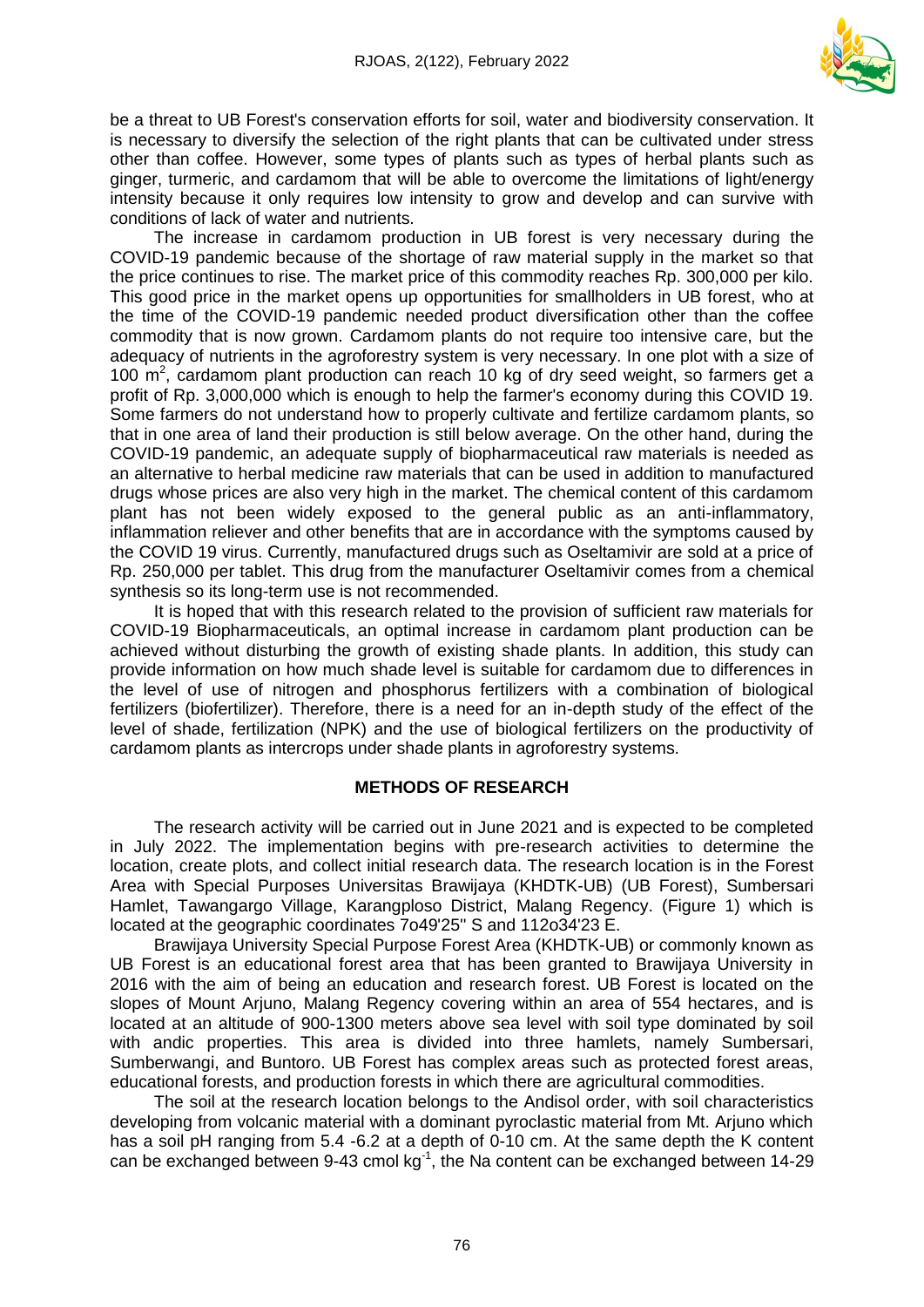

cmol kg<sup>-1</sup>, the Ca content can be exchanged between 13-93 cmol kg<sup>-1</sup> and the Mg content between 15-112 cmol kg $1$  (Putri et al, 2019).



Figure 1 – Map of research locations

The research area, which used to be a bushland, was cleared of grass and vegetation on it, then the land was cultivated and cardamom was planted (Figure 2). The land that was previously covered with grass was cleaned manually with a hoe and made beds for the experimental plot. The experimental plot unit was 2 m x 2 m and each bed contained 6 plants. Each planting hole contains one plant seed consisting of 4 rhizomes. After planting the plants are watered and then get fertilization according to the treatment that has been determined.



Figure 2 – Cardamom plant conditions at the research site

Experiments on the effect of doses of NPK fertilizer, biological fertilizers and their combination on the growth and yield of cardamom plants under the pine canopy used pine plants that were 40 years old. This research was conducted using a randomized block design with the following treatment combinations with each treatment having 3 replications:

- 1. Control (without fertilizer application);
- 2. 100% NPK Fertilizer;
- 3. 100% manure;
- 4. 100% NPK fertilizer + 100% manure;
- 5. 200% NPK fertilizer + 200% manure;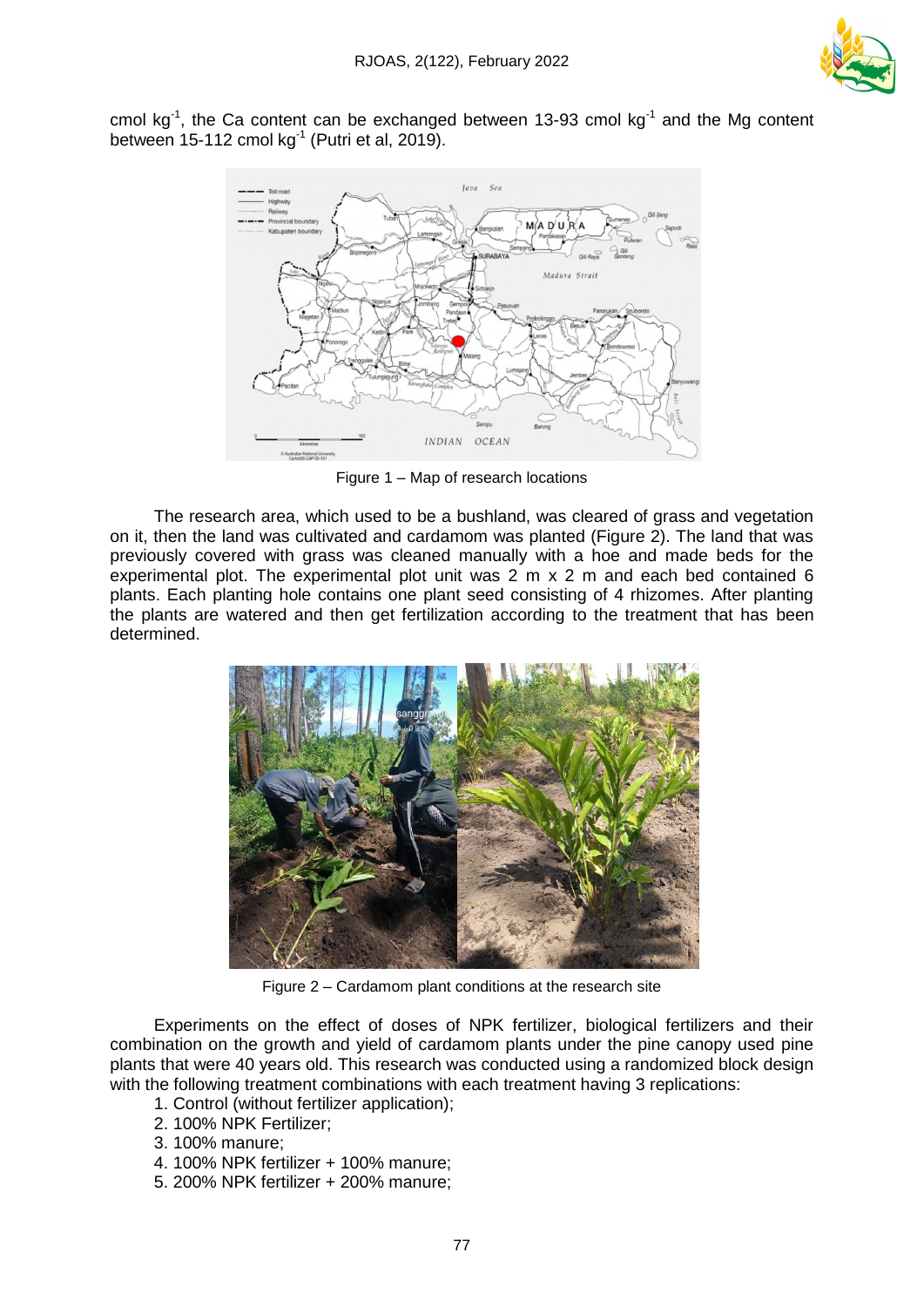

- 6. 100% NPK fertilizer + 100% manure + 100% biological fertilizer;
- 7. 200% NPK fertilizer + 200% manure + 100% biological fertilizer;
- 8. 50% NPK fertilizer + 50% manure;
- 9. 200% NPK Fertilizer;
- 10. Manure 200%.

The observed plant growth variables included: average plant height, number of leaves, number of stems, number of flowers, and number of shoots at week 12 after planting and soil properties and characteristics. Statistical analysis with ANOVA level 5% used to see the real difference between treatments. Multivariate analysis is used to be able to make treatment groupings based on several selected variables above, while Biplot is used to see the close relationship between variables based on their direction and magnitude.

# **RESULTS AND DISCUSSION**

Soil C content in the study area ranged from 2.8% to 9.5%. This is closely related to the decomposition process of organic matter sourced from pine litter and coffee. The Corganic content of Andisol soil, which results from previous research showed that the Corganic content in the Ap horizon was around 4.44%, the AB horizon was around 3.95%, the Bw horizon was around 1.42% and the BC horizon was 0.98%. (Ferdeanty et al., 2019) According to Prasetyo (2005), the C-organic content of Andisols in Indonesia ranges from 6 to 15%. Based on the research of Arabia et al. (2015) also showed that Andosol at University Farm Unsyiah Bener Bener Meriah Regency had organic C-content in all pedons and the horizon was high and decreased to the lower horizon, ranging from 2.00 - 9.85%. Organic matter has an important role in influencing the level of soil fertility. The higher the organic matter content, the relatively high level of soil fertility. According to Brady and Weil (2008), andisol soil (volcanic ash soil) has the highest organic matter content compared to other mineral soils; the possible cause is the association with allophane clay which protects soil organic carbon from oxidation.

The N content of the soil at the study site ranged from 0.2 to 0.6 g 100  $g^{-1}$ . In general, the N content in this study was still in the same range in the previous study, where the total N content of the soil was 0.5% (Fadilla, 2020). Nutrient status in Andisol soil at potato production centers in 27 villages, 9 sub-districts in Karo Regency which was studied showed that the N-total nutrient status was at an average criterion of 11% at very high conditions, 37% at high nutrient status conditions, 48% on medium nutrient status and 4% on conditions with low nutrient status (Tarigan and Hanum, 2019). Nitrogen is a mineral element that plants need in large quantities by the availability of organic matter. During the growing season, a certain amount of nitrogen will be released from the decomposition of organic matter in the soil (Utomo et al., 2016).

The ANOVA results showed that there was a significant effect  $(P<0.05)$  of the treatment on plant height at 12 WAP (Figure 3a). The highest plant height was produced by the P5 treatment (200% NPK fertilizer + 200% manure) which was not significantly different from the P3 treatment (100% manure), P6 (100% NPK fertilizer  $+$  100% manure  $+$  100% biological fertilizer), P8 (50% NPK fertilizer + 50% manure) and P9 (200% NPK Fertilizer). The lowest plant height was found in treatment P1 (Control (without fertilizer application)which was not significantly different from the P10 treatment (200% manure), P2(100% NPK Fertilizer)and P4 (100% NPK fertilizer + 100% manure).

The results of previous studies on the impact of fertilizer application on the agronomic conditions of cardamom plants are very difficult to obtain. If there is something that is studied, it is the impact of the dose of water on the growth of cardamom plants (Nurzaman et al., 2000). The results of the analysis of variance (ANOVA) treatment of giving water to field capacity did not significantly affect the increase in plant height, as well as the interaction of field capacity with cardamom species but the effect of cardamom type treatment showed significant differences (Nurzaman et al., 2000). The average height increase of sabrang cardamom *(E. cardamomum)* was higher than that of local cardamom *(A. compactum).* The average increase in plant height of sabrang cardamom *(E. cardamomum)* was 9.66 cm,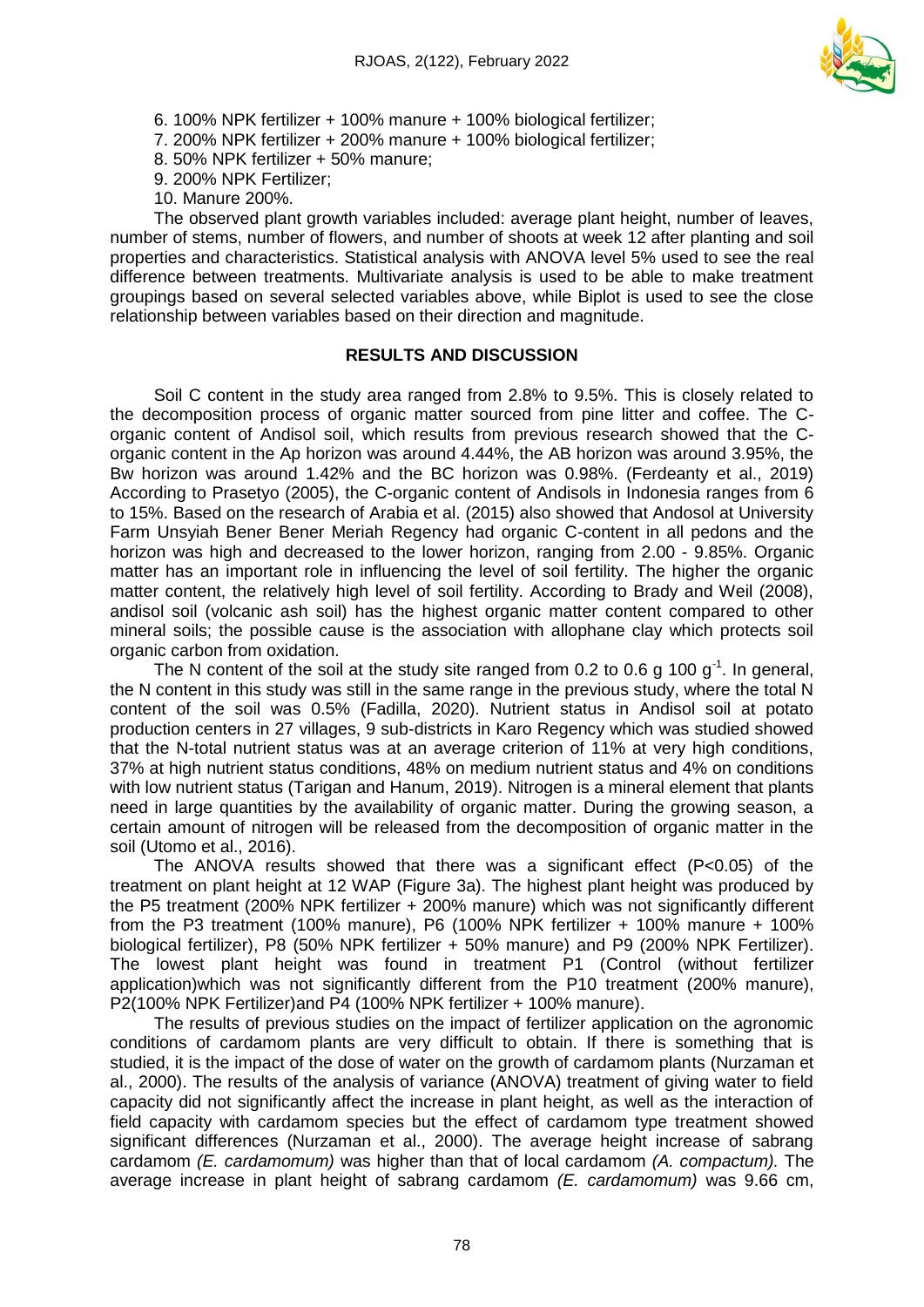

which was significantly different from that of local cardamom *(A. compactum).* Setyawan et al. (2014) stated that local cardamom *(A. compactum)* was only able to grow up to 2.5 meters while Sabrang cardamom *(E. cardamomum)* could grow up to 4 meters. Based on this statement, it can be seen that genetically sabrang cardamom *(E. cardamomum)* has a better height growth than local cardamom *(A. compactum).* The results of the analysis of variance (ANOVA) on the increase in the number of leaves were not significantly affected either by field capacity, type of cardamom, or the interaction of the two (Setyawan et al. 2014). The plant height yields in this study ranged from 110-150 cm which was still below the average cardamom plant height in previous studies (Setyawan et al. 2014).



Figure 3 – a: Average plant height and b: number of leaves

The number of leaves in this study ranged from  $38 - 52$  per clump (Figure 2b). According to Gardner et al. (1991) the number of leaves is influenced by two factors, namely genetic and environmental factors. The genetic factor that affects the number of leaves is through the position of the leaf primordia on the plant, while the environmental factor is the availability of water and nutrients. When viewed from the availability of nutrients such as C, N and existing bases, it can be said to be in sufficient condition. The number of leaves was very significantly (P<0.05) influenced by treatment, where the highest was obtained in treatment P5 (200% NPK fertilizer + 200% manure) and the lowest in treatment P10 (Manure 200%). Giving manure at a dose of 200% actually reduced plant height and number of leaves. (Figure 3b). Prasetya, (2004) reported that the dose of P fertilizer at a dose of 100 kg ha-1 and N fertilizer at the same dose resulted in an average plant height of 75 cm which was lower than the average plant height yield in this study. Leaves are the place where photosynthesis takes place, so the difference in leaf area in plants will have an impact on the ability of these plants to form photosynthetic, the more leaves that can carry out the photosynthesis process, the more photosynthate there will be. Mineral elements in certain balances have many functions in plants, can function as catalysts in tissues, osmosis regulators, buffer systems and membrane permeability (Kramer and Kozlowski, 1979).

The ANOVA results showed that there was no significant effect  $(P<0.05)$  of the treatment on the number of stems per clump at the age of 12 WAP (Figure 4a), but the treatment had a significant effect (P<0.05) on the average number of tillers per clump (Figure 4b). The highest number of tillers per clump was produced by treatment P5 (200% NPK fertilizer + 200% manure) which was not significantly different from the P4 treatment (100% NPK fertilizer + 100% manure), P6 (100% NPK fertilizer + 100% manure + 100% biological fertilizer), and P9 (200% NPK Fertilizer). The lowest number of tillers was found in the P10 treatment (200% manure) which was not significantly different from the P1 treatment (Control (without fertilizer application).

According to Prasetyo, (2004) application of N fertilizer at the level of 0 kg ha<sup>-1</sup> only produced 8 shoots per clump which would increase to 18 shoots per clump if the dose was increased to 100 kg ha<sup>-1</sup>. The average number of tillers in this study ranged from  $2.4 - 4.3$ per clump (Figure 4b). Januwati (1999) which states that the contribution of NPK fertilizer provides essential nutrients that have their own functions and roles that will affect plant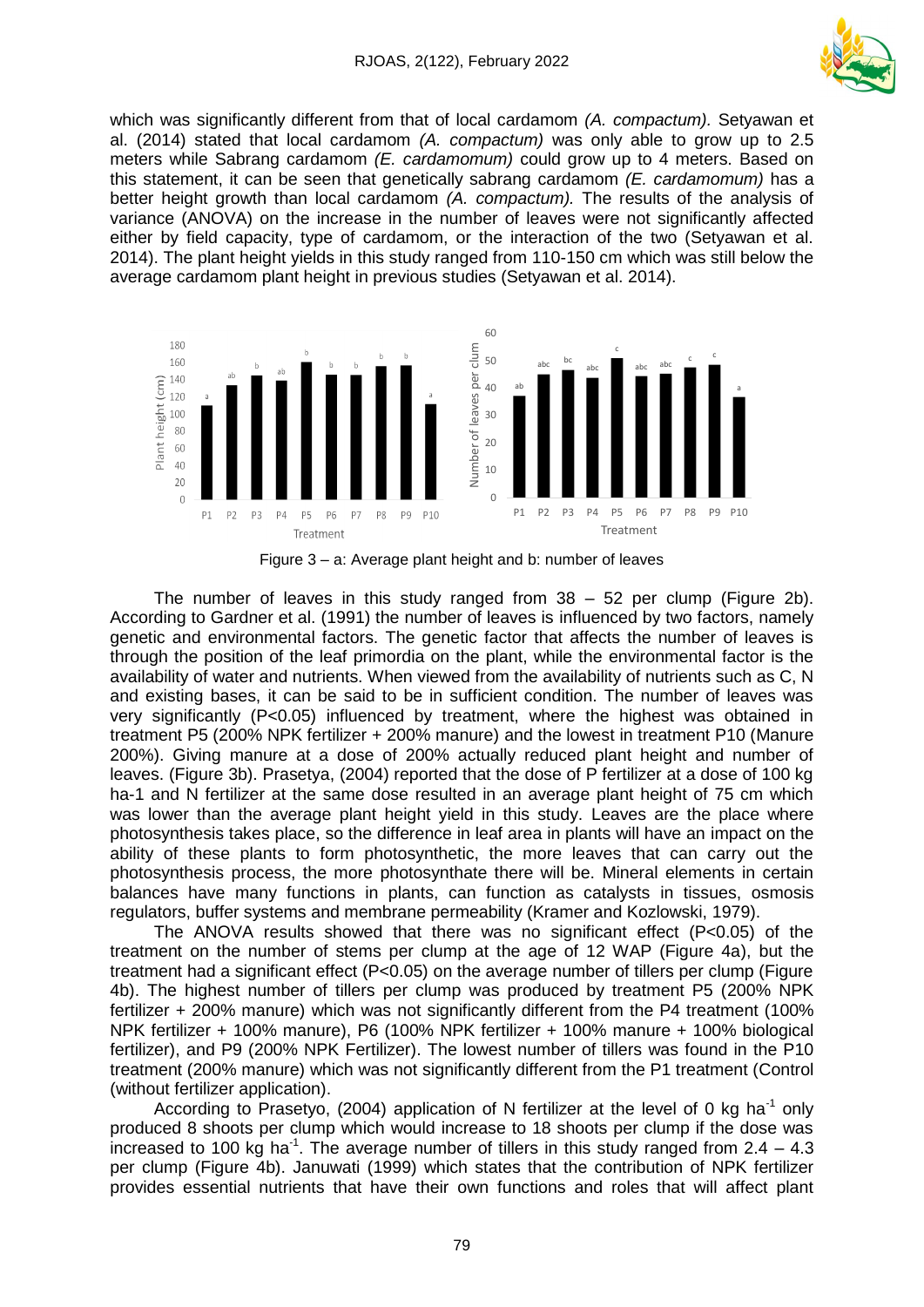

quality. The role of nitrogen is to stimulate vegetative growth, namely increasing plant height, stimulating the growth of tillers and making plants green because it is an important constituent of chlorophyll which is important in photosynthesis.



Figure 4 – a: Average number of stems per clump and b: average number of tillers per clump

The ANOVA results showed that the treatment had a significant effect ( $P < 0.05$ ) from the treatment on the number of flowers per cluster at the age of 12 WAP (Figure 5), the highest number of flowers per cluster was produced by treatment P9 (200% NPK Fertilizer) which was then followed by P8 treatment (50% NPK fertilizer + 50% manure) and P4 treatment (100% NPK fertilizer + 100% manure). The lowest number of plant flowers was found in treatment P10 (Manure 200%).



Figure 5 – Average number of flowers per clump

This shows that only using organic fertilizer in the absence of inorganic fertilizers such as NPK will cause low yields that can be seen from the number of flowers formed. Therefore, the combination of organic and inorganic fertilizers (NPK) is an ideal condition for plants because all nutrients are in sufficient condition. There is very little information on the impact of giving a combination of fertilizers on the yield and growth of cardamom. Previous research has focused on other herbal plants such as Ginger *(Zingiber officinale)*. Research prior to the impact of NPK fertilizer application showed that the treatment of seed weight and NPK fertilizer had a significant effect on the observed variables, including: plant height, number of shoots, wet weight of rhizomes, dry weight of rhizomes, but did not significantly affect the observed variables of relative growth rate and tiller ratio of Ginger *(Zingiber officinale)*. Fertilization on Ginger *(Zingiber officinale)* plays an important role in increasing the yield of rhizomes, both organic and inorganic fertilizers that will improve soil texture, fertility and drainage, especially NPK fertilizers (PUSLITBANGBUN, 2007). According to Rosita et al. (2005), to produce optimal growth of ginger plants require quite a lot of nutrients, especially NPK. Marsono and Sigit (2001) suggested that NPK fertilization in ginger plants in sufficient conditions can play a role in improving plant health. Phosphate and potassium fertilizers can help root development, helps the formation of protein and carbohydrates and increases plant resistance to disease. Generally, plants that are deficient in potassium elements will have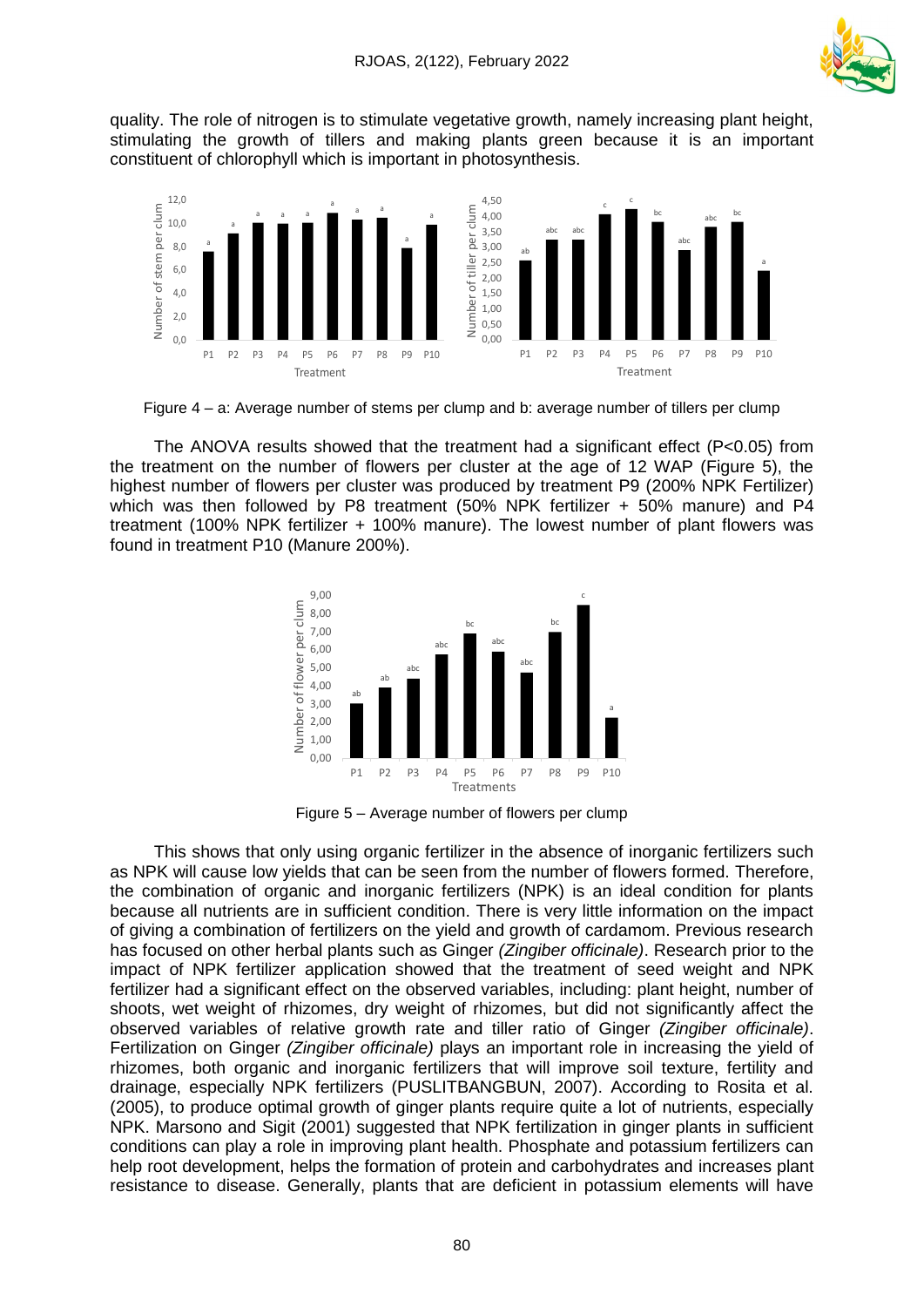

their resistance components disrupted so that it will make it easier for pathogens to penetrate and attack cultivated plants.

Multivariate discriminant analysis (MDS) was used to explain the grouping of treatments based on several observed variables, namely: plant height, number and, number of stems per clump, number of shoots (tillers) per clump and number of flowers per clump (Figure 6). Figure 6 shows that all scattered treatments can be clearly separated following the X axis (SCORE 1) with a value of 93% while the Y axis (SCORE 2) represents a value of 7%. It is also seen that treatments P9 and P5 are far to the left when compared to positions P1 and P10. This multivariate analysis was also used in previous studies to see the impact of giving NPK on corn (Prayogo et al., 2021) and the impact of changes in land management (Prayogo et al., 2021); (Prayogo et al., 2020).



Figure 6 – Multivariate analysis of selected variables as follow: plant height, number of stems per clump, number of shoots (tillers) per clump and number of flowers per clump



PC-1 (97.36%)



A positive relationship and a close relationship between variables found in the number of flowers and number of shoots (tillers) can be explained through multivariate Biplot analysis. Number of flower and number of shoots (tillers) per clump were strongly correlated and having similar direction and magnitude. In the addition, the number of shoots (tillers) per clump and number of flowers per clump which were inversely related to the direction and magnitude of the number of leaves. The higher the number of leaves, the lower the number of flowers and shoots (Figure 7).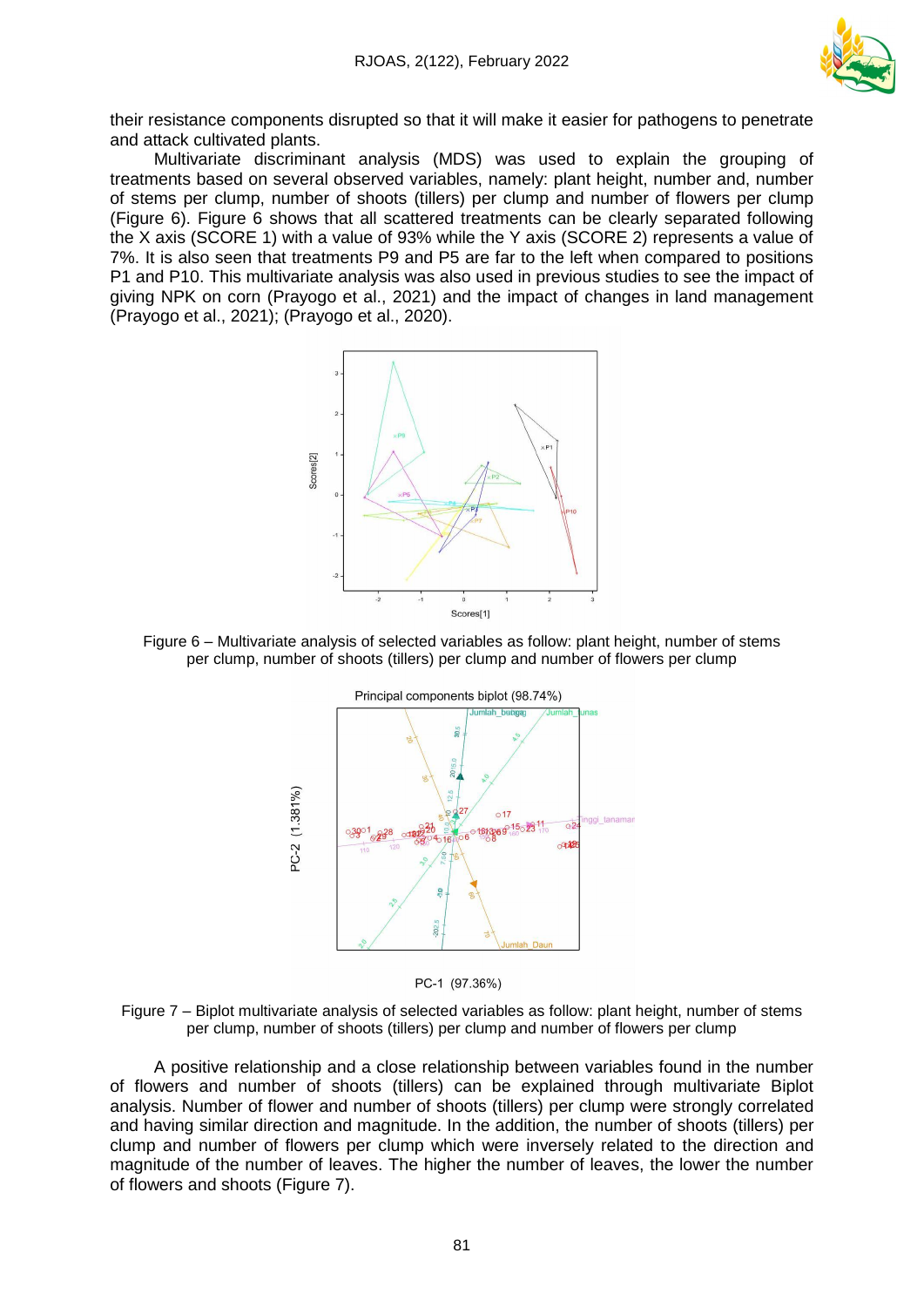

## **CONCLUSION**

The application of NPK fertilizer in combination with NPK fertilizer had a significant effect on the observed variables, including: plant height, number of leaves, number of shoots per clump, number of flowers per clump, but had no significant effect on the observed variable number of stems. The best treatment was found at P5 treatment (200% NPK fertilizer + 200% manure) for observation variables of plant height, number of leaves, and number of shoots per clump, while the best treatment for the observation variable of the number of flowers per clump was found in the treatment P9 (NPK fertilizer 200%). Multivariate analysis can classify existing treatments based on several variables that were analysed simultaneously which results in the position of each treatment in a 2 (two) dimensional graph, where treatments that are not significantly different will overlap one another. A positive and close relationship between variables was found in the number of flowers and the number of shoots.

## **REFERENCES**

- 1. Agoes, A. 2010. Indonesian Medicinal Plants 3rd edition. Salemba Medika. Jakarta.
- 2. Arabia, T., Karim, A., Zainabun, Sari, IR 2015. Characteristics of Typic Hapludand soil at University Farm UNSYIAH Kab. Really Merry. Agrosamudra, Research Journal Vol.2 No.2 July– December 2015.
- 3. Brady NC and Weil RR. 2008. The Nature and Properties Of Soil. Personnel Prentice Hall. 443-541 p.
- 4. Fadilla, U.2020. Identification of Soil and Environmental Chemical Properties in Horticultural Land of Nagari Air Batuumbuak Kab. solo. Sustainable Agricultural Development in Technological, Social, and Economic Perspective ISBN: 978-602-6697- 58-5.
- 5. Fachriyah E., and Sumardi. 2007. Identification of cardamom (Amomum cardamomum) seed essential oil. Journal of Science and Mathematics (JSM) Vol.15. No. 2.
- 6. Ferdeanty, Sufardi, Arabia, T. 2019. Characteristics Morphology and Soil Classification of Andisols in Dry Land in Aceh Besar District. Scientific Journal of Agricultural Students E-ISSN: 2614-6053 P -ISSN: 2615-2878 Volume 4, Number 4, November 2019 www.jim.unsyiah.ac.id/JFP.
- 7. Januwati, M. 1999. Optimization of Ginger Plant Farming. Paper Presented in Semi Oration at the Bogor Spice and Medicinal Plant Research Institute, 23 June 1999. 31 p.
- 8. Marsono and P. Sigit. 2001. Root Fertilizer. Self-help spreader, Jakarta.
- 9. Nurzaman, M., Pridani, SRD, and Setiawati, T. 2020. Growth Response of Local Cardamom (Amomum compactum Soland Ex. Maton) and Sabrang Cardamom (Elettaria cardamomum (L.) Maton Var. Mysore) to drought stress. Pro-Life Journal, 7(1), 27-41. https://doi.org/10.33541/jpvol6Iss2pp102.
- 10. Prasetyo.2004. Cardamom cultivation as an intercrop in Sengon stands. Indonesian Journal of Agricultural Sciences. Vol.6 No.1.
- 11. Prayogo, C., Prasetya, B., Arfarita, N. 2021.Comparative effects of the combination of biofertilizer, NPK, and mycorrhizal application on maize production system. IOP Conference Series: Earth and Environmental Science 905 (1), 012003.
- 12. Prayogo, C Kusumawati, IA Qurana, Z Kurniawan, S Arfarita N. 2021.Does different management and organic inputs in agroforesty system impact the changes on soil respiration and microbial biomass carbon? IOP Conference Series: Earth and Environmental Science 743 (1), 012005.
- 13. Prayogo, C Prastyaji, D Prasetya, B Arfarita. N. 2020.Structure and Composition of Major Arbuscular Mycorrhiza (MA) under Different Farmer Management of Coffee and Pine Agroforestry System. AGRIVITY. Journal of Agricultural Science. 2021. 43(1): 146-163.
- 14. Puslitbangbun. 2007. Superior Technology of Ginger Cultivation Supporting Superior Varieties. Research and Dev. Center. Research and Development of Agriculture. 17 p.
- 15. Daughter, OH, Utami. SR., Kurniawan S. 2019. Soil Chemical Properties in Various Land